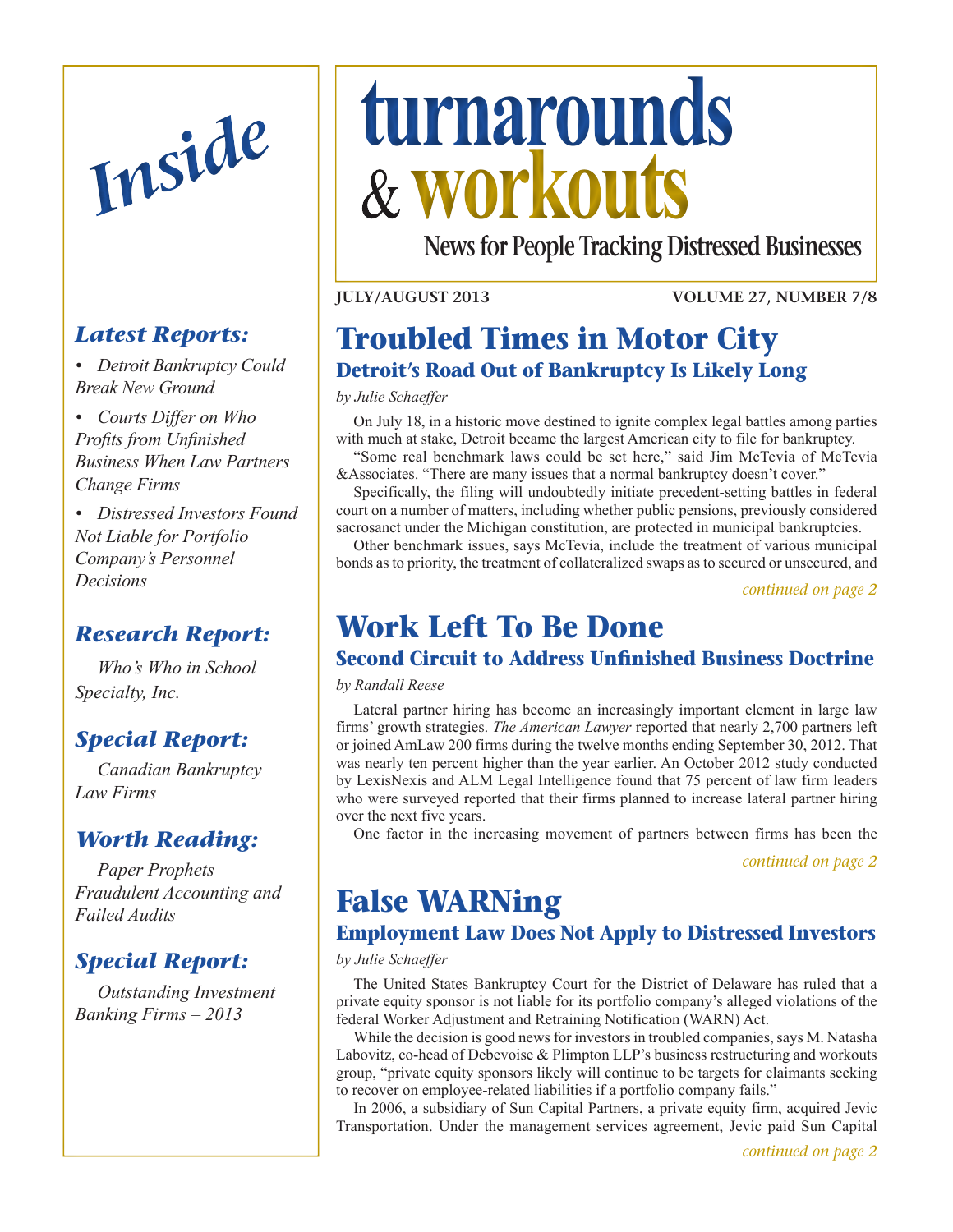### <span id="page-1-0"></span>**Detroit,** *from page 1* **Work,** *from page 1* **False,** *from page 1*

the treatment of municipal assets, such as the ownership of works of art located in the Detroit Institute of Arts.

The battle began when Michigan Governor Rick Snyder appointed Kevyn Orr as the city's emergency manager to figure out what to do about Detroit's dire fiscal condition. At the time, Detroit owed around \$18 billion to more than 100,000 creditors, including \$3.5 billion in unfunded obligations and \$5.7 billion in unfunded healthcare liabilities. Orr, says Bill Brandt, President and CEO of Development Specialists, Inc., was perceived by some on the other side as not the easiest person to negotiate with. "They felt that the initial offers were on a 'take-it-or-leave-it' basis," Brandt says. "Their belief was that Orr was initially determined to file a Chapter 9, and therefore was just going through the motions of pretending to bargain."

In response, certain of the pension beneficiaries retained counsel and then took a look at the provisions of the Michigan state constitution that prohibit the alteration or reduction in existing public employee pension benefits. "That provision is in the Michigan constitution and several other states' constitutions because public employees do not participate in the Social Security system," says Brandt. "If you take away their pension plans, they have no safety net."

The creditors filed suit in Ingham County, the county in which the state capital of Lansing is located, seeking to obtain a declaratory judgment against the effort to file a Chapter 9. The creditors argued that the likely singular purpose for filing a Chapter 9 would be to alter or diminish existing city pension plans. "Their argument was that since such alterations are constitutionally prohibited under Michigan law, the state court could intervene to block the filing of a Chapter 9," notes Brandt.

A sign of just how contentious the matter likely will become came when the pension funds were beaten to the courthouse by minutes. The pension funds reportedly delayed their filing by five minutes at the request of attorneys for Governor Snyder – and during those five minutes, Snyder's attorneys filed the bankruptcy petition in Detroit, which generally results in a stay in all other pending lawsuits involving the

*[continued on page 4](#page-3-0)*

dissolution of large firms in recent years. However, many firms are facing one of the risks of hiring a lateral partner: the risk of unfinished business suits if that partner's old firm dissolves. The outcomes of two cases currently pending before the Second Circuit Court of Appeals, which arise out of the bankruptcies of Coudert Brothers LLP and Thelen LLP, are set to answer the question of whether, under New York law, a client matter that is billed on an hourly basis is property of a law firm, such that the law firm is entitled to the profit earned on the firm's unfinished business upon dissolution.

Notably, the two district court judges whose opinions are being appealed came to opposite answers. In the *Coudert Brothers* case (*Dev. Specialists, Inc. v. Akin Gump Strauss Hauer & Feld LLP*, 480 B.R. 145 (S.D.N.Y. 2012), Judge Colleen McMahon determined that, "the New York Court of Appeals would, if confronted with the issue, conclude that all client matters pending on the date of dissolution are assets of the firm – regardless of how the firm was to be compensated for the work." Conversely, in the *Thelen* case (*Geron v. Robinson & Cole LLP*, 476 B.R. 732 (S.D.N.Y. 2012), Judge William Pauley III held that "New York law does not recognize a debtor law firm's property interest in pending hourly fee matters."

The seemingly straight-forward question at the heart of these cases implicates a number of different statutory and public policy issues. The first and most basic question is whether the New York Partnership Law, which is a codification of the Uniform Partnership Act, recognizes a property interest in unfinished client matters that are billed on an hourly basis. If it does, then the Partnership Law requires every partner to account to his or her former partners for any benefit that that is derived from any use of that property. Judge McMahon answered in the affirmative, holding that "[t]he general rule is that the business of a partnership that is unfinished on the date the partnership dissolves is an asset of the partnership, and must be concluded for the benefit of the dissolved partnership." While Judge Pauley acknowledged that it is "well settled" that pending contingent fee cases are assets of a dissolved partnership under New York law, he noted

<span id="page-1-1"></span>

Partners for specified consulting services.

In May of 2008, Jevic filed for Chapter 11 just a day after Jevic's employees had received termination notices.

The problem: Pursuant to the WARN Act, companies with 100 or more employees must provide 60 days advance notice of mass layoffs or plant closings. If they don't, they will find themselves liable for lost wages, benefits, and possibly other damages.

Shortly after Jevic filed for Chapter 11 protection, a class of terminated Jevic employees sued Jevic and Sun Capital Partners under federal and state law for having terminated employees without the required WARN Act notice.

Sun Capital Partners was appropriately named a defendant, the plaintiffs argued, in that it, along with Jevic, was a "single employer" – a concept that was defined by the Third Circuit.

According to the Third Circuit, a party such as Sun Capital Partners is liable under the WARN Act as a single employer if it meets a five-pronged test originally created by the Department of Labor: (1) common ownership, (2) common directors and/or officers, (3) de facto exercise of control, (4) unity of personnel policies, and (5) dependency of operations.

Judge Brendan Linehan Shannon of the United States Bankruptcy Court for the District of Delaware began by applying the five-factor test to the relationship between Sun Capital Partners and Jevic.

 According to Shannon, the relationship between the parties indisputably met the first two factors – common ownership and common directors and/or officers.

In regard to the third factor, however, Shannon ruled that Sun Capital Partners did not exercise *de facto* control over Jevic. For WARN Act evaluation, he said, the question was whether Sun Capital Partners was specifically involved in the decision to close facilities and terminate employees, not whether Sun Capital Partners had control as a practical matter because of the ordinary powers of ownership. As was the case, Jevic had hired independent professionals to advise it regarding its deteriorating financial condition, and Sun Capital Partners had not played a role in Jevic's decision to terminate its employees – meaning the relationship didn't meet the third prong of the five-prong test. Labovitz says it's notable, however, that

*continued on page 4 [continued on page 8](#page-7-0)*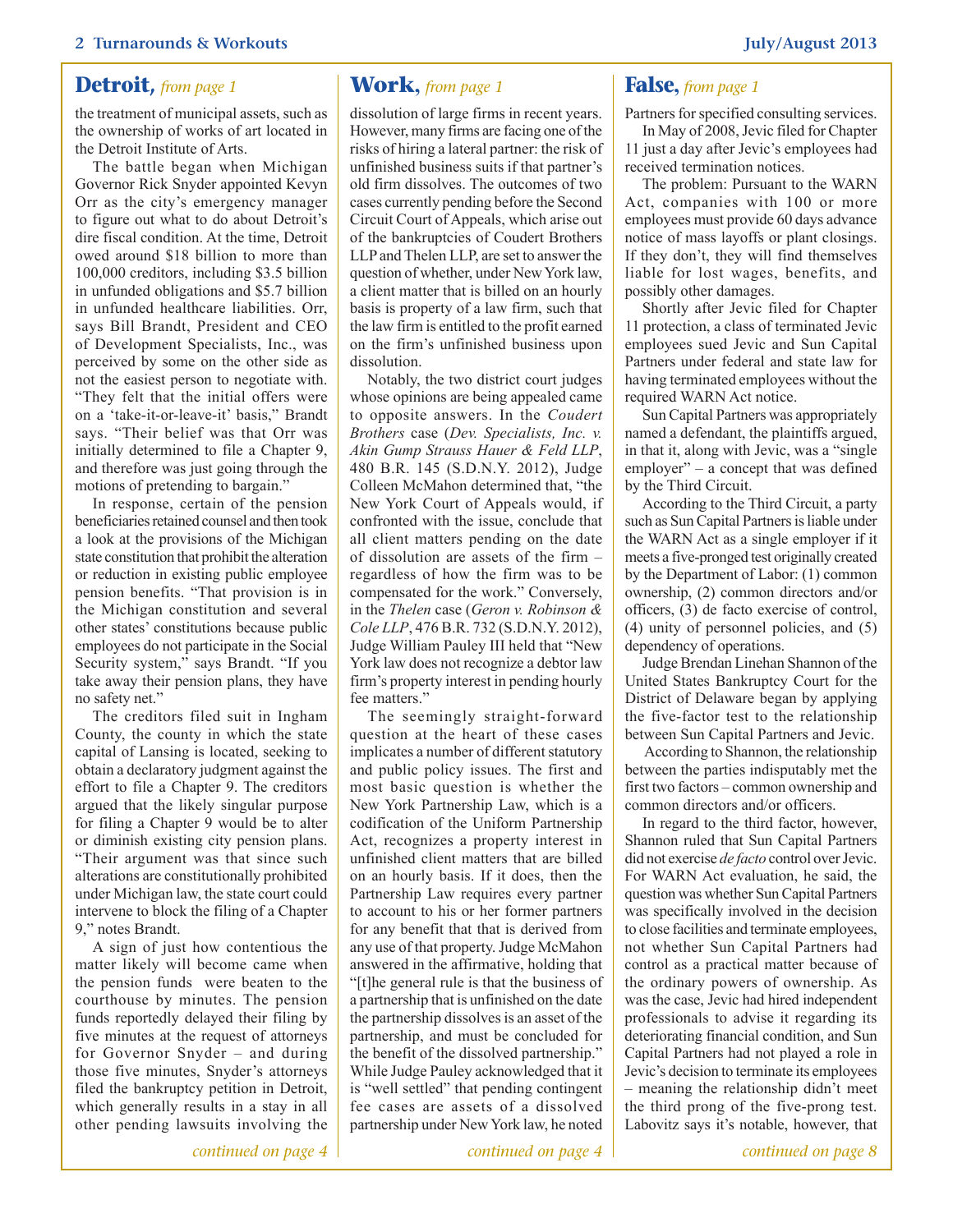# *Research Report*

# **Who's Who in School Specialty, Inc.**

*by Francoise C. Arsenault*

S*chool Specialty,Inc., headquartered in Greenville, Wisconsin, is one of the nation's largest suppliers of educational products and services, serving about 70 percent of the estimated 130,000 schoolsin the United States. The company designs, develops, and provides pre-Kthrough grade 12 educators and students with curricula, supplemental learning resources, instructional programs, student assessment tools, and school supplies, including physical education*  $equipment$ , *art supplies*, *teacher resources*, *and classroom furniture and equipment. School Specialty offersits more than 75,000 productsthrough its catalogs and websites to public school district, individual private and parochial schools, educators, and individual consumers. The company had revenues of \$712 million in 2012.*

*School Specialty, which was founded in 1959, was acquired by U.S. Office Products in 1996 and spun off as a public company in 1998. The company has approximately 1,850 employees nationwide, including 450 employees at its headquarters in Greenville and a sales force of about 500. In addition to its headquartersfacility, School Specialty leases or owns 15 facilitiesthroughout the U.S., including 3 manufacturing plants. The company is also the parent of two Canadian subsidiariesthat are not debtors in the Chapter 11 proceedings.*

*On January 28, 2013, School Specialty, Inc. and nine affiliated debtors filed for Chapter 11 reorganization in the United States Bankruptcy Court for the District of Delaware. In its bankruptcy filing, the company listed assets of \$494.5 million and debts of \$394.5 million. According to company officials, the recession and state budget cuts were the primary factorsin the company's financial problems.*

*The bankruptcy court approved DIP financing for School Specialty in the amount of \$155 million on February 25, 2013. On May 23, 2013, the court approved the company'ssecond amended Joint Plan of Reorganization. Under the terms of the Plan of Reorganization, School Specialty will reduce its total debt by about 50* *percent and will secure approximately \$320 million in new financing from the Bank of America, NA, SunTrust Bank, and Credit Suisse. The company completed its financial restructuring and officially emerged from bankruptcy on June 11, 2013.*

#### **The Debtor**

**Michael P. Lavelle** is the President and Chief Executive Officer of School Specialty, Inc. **David Vander Ploeg** is the Chief Financial Officer. **Gerald T. Hughes**  is the Chief Administrative Officer and Executive Vice President. **Kathryn Miller** is the Chief Marketing Officer.

**Paul, Weiss, Rifkind, Wharton & Garrison, LLP** is serving as the bankruptcy counsel. The team includes **Alan W. Kornberg**, **Jeffrey D. Saferstein**, **Elizabeth R. McColm**, **Dale M. Sarro**, **Tarun M. Stewart**, and **Jeffrey B. Samuels**, partners, and **Lauren Shumejda**, **Ann K. Young**, **Rachel E. Brennan**, **Margaret A. Phillips**, **Michael S. Rudnick**, **David Klein**, and **Meagan S. Sway**, associates.

**Young Conaway Stargatt & Taylor LLP** is acting as local bankruptcy counsel to School Specialty. Working on the case are **Pauline K. Morgan**, **Joel A. Waite**, and **Sean T. Greecher**, partners, **Curtis J. Crowther**, counsel, and **Maris J. Kandestin**, **Morgan L. Seward**, **Laurel D. Roglen**, **Michael S. Neiburg**, **Stephanie L. Hansen**, and **Andrew L. Magaziner**, associates with the firm.

**Alvarez & Marsal North America LLC** is providing School Specialty with restructuring advisory services and accounting and financial reporting services. **Thomas E. Hill**, a managing director with the firm, is serving as the Chief Restructuring Officer. The team also includes **Nate Arnett**, a senior director, **Nicholas Grossi** and **Prasant Gondipalli**, directors, and **Mark Berger**, an associate.

**Godfrey & Kahn, S.C.** is special corporate and transactions counsel. Directing the work are **Nicholas A. Kees**, **Christine Liu McLaughlin**, **Dennis F. Connolly**, **James A. Friedman**, **John E. Donahue**, **Timothy F. Nixon**, and **Gene T. Schaeffer**, Jr., all partners with the firm.

**Perella Weinberg Partners LP** is acting as the financial advisor. The team includes **Derron S. Slonecker**, a partner, **Agnes K. Tang**, a managing director, **Nikhil V. Menon**, a director, **Jacob J. Czarnick** and **Tulika Garg**, associates, and **Alexandra Almore**, an analyst.

**Deloitte & Touche LLP** is serving as the independent auditor. **Scott Wilgenbusch**, a partner in the firm's Chicago office, is leading the engagement.

**Kekst and Company** is the communications and media advisor. **Kimberly Kriger**, a managing director with the firm, heads up the team.

**The Official Committee of Unsecured Creditors**

The Committee includes **Integrated Resources Holdings, Inc.**; **S.P. Richards Company**; **Quad/Graphics, Inc.**; and **The Bank of New York Mellon Trust Company NA**, as Indenture Trustee.

**Brown Rudnick LLP** is counsel to the Committee. The team includes **Robert J. Stark** and **Andrew S. Dash**, partners in the firm's New York office, **Steven D. Pohl**, **Thomas H. Montgomery**, and **Steven B. Levine**, partners in the Boston office, and **Arkady A. Goldinstein**, **Aliza Reicher**, **Aaron B. Lauchheimer**, **Kiersten A. Taylor**, and **Andrew M. Carty**, associates with the firm.

**Venable LLP** is serving as the cocounsel to the Committee. Working on the case are **Jamie L. Edmonson**, **Darek S. Bushnaq**, **Hamid R. Rafatjoo**, and **Andrew J. Currie**, partners with the firm, and **Laura S. Bouyea**, an associate.

**Blackstone Advisory Partners L.P.** is providing the Committee with financial advisory services. The team includes **Nicholas P. Leone**, a senior managing director, **Jaime Baird**, a managing director, **Harold Kim**, an associate, and **Philip Harrison**, an analyst.

#### **The Trustee**

The U.S. Trustee is **Roberta A. DeAngelis**.

#### **The Judge**

The judge is the **Honorable Kevin J. Carey**. **[¤](#page-0-0)**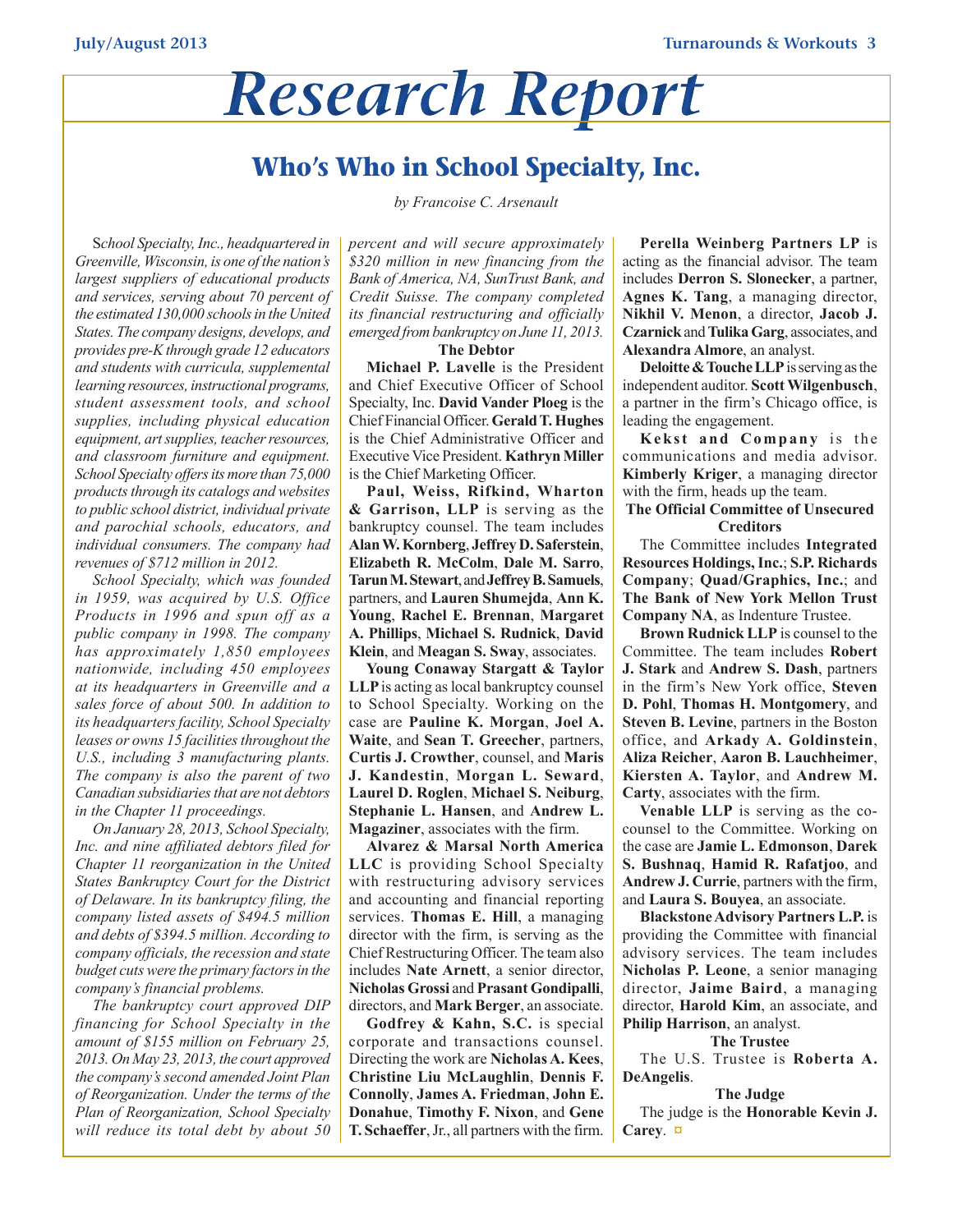#### **4 Turnarounds & Workouts July/August 2013**

#### <span id="page-3-0"></span>**Detroit,** *from page 2*

city. Ronald King, a lawyer representing Detroit's General Retirement System and the Detroit Police and Fire Retirement System, said he believes the city did not act in good faith. Brandt, for his part, says, "The general feeling I got from some is that this state court effort accelerated the timetable for the Chapter 9 filing."

Regardless, Detroit had filed its Chapter 9 by the time Ingham County Judge Rosemarie Aquilina heard the pension beneficiaries' arguments. She then ordered that the Detroit bankruptcy filing be withdrawn, ruling Snyder and Orr had violated the state constitution.

"If you read the judge's order, she says the purpose of Detroit's Chapter 9 is to diminish the pension plans, which is unconstitutional in Michigan, and therefore the Chapter 9 can't be filed," says Brandt. "Detroit, in turn,

#### **Work,** *from page 2*

that "New York courts have not expanded the unfinished business doctrine to reach pending hourly fee matters."

Judge Pauley then turned to the second line of issues that are presented in considering this question – whether New York public policy is implicated in applying the unfinished business doctrine to hourly fee matters. It is asserted that it would create financial disincentives for partners to continue representing their former clients, which would run counter to New York's "strong commitment to the policy of client choice of attorneys," violate the fee splitting limitations in Rules of Professional Conduct, and act as a restraint on lawyer mobility. Judge Pauley found these considerations compelling, holding that expanding the doctrine to hourly matters "would violate New York's public policy against restrictions on the practice of law" and constitute impermissible fee splitting. Judge McMahon also noted that the public policy concerns presented the "most powerful argument" against applying the unfinished business doctrine to hourly matters. However, she ultimately noted that "accounting for profits in a contingent fee case creates exactly the same type of financial disincentive" and "it makes no sense to hold that imposing on a former partner the duty to account for profit realized on a billable hours case…violates public policy, but imposing the identical duty when the case was handled on contingency does not."

points out that it has not yet diminished the pension plans and no such motion to do so is pending. So the question is, can Judge Aquilina prevent Detroit from filing the Chapter 9?"

Attorney General Bill Schuette has filed an application for Appeals Court consideration of Aquilina's order, asking that the court put a hold on present and future lower-court proceedings. Brandt thinks he'll be successful. "Detroit probably has the right legal argument. The city followed the correct procedure in filing the Chapter 9, and there is no current motion pending to abrogate the pension plans, so Detroit has not yet violated any state constitution prohibitions. And, if there is a constitutional argument about whether you can alter the pension plans, it will likely happen in the context of a Chapter 9."

#### *[continued on page 6](#page-5-1)*

One fundamental difference between the judges appears to be the extent to which each believed that law firm partnerships were unique from other professional partnerships. Judge McMahon rejects the assertion, at least insofar as it relates to the application of the Partnership Law. Judge Pauley, however, asserts that the unique aspects of a law firm partnership do require different results. He notes that a "pending client matter is not an ordinary article of commerce." While Judge McMahon compares an hourly fee matter to an expensive painting in a law firm office, Judge Pauley rejects the comparison outright. He states that "the attorney-client relationship is unique, and applying [a case involving an architecture partnership] to hourly fee legal service contracts would undermine it."

The Second Circuit recently denied a motion to hear the two appeals in tandem. Parties involved in both cases expect that oral arguments will not occur for several months, at the earliest. However, because the issues are largely issues of New York state law, one party believes that it is possible that the Second Circuit may certify one or more of questions to the New York Court of Appeals.

In the next issue of *Turnarounds & Workouts*, the effect of the Second Circuit's ultimate ruling on creditor recoveries in law firm dissolutions and the implications for management of all law firms will be explored. The position of the New York City Bar Association on these issues will also be discussed. **[¤](#page-0-0)**



**National Association of Bankruptcy Trustees** 2013 Annual Convention August 8–11, 2013 The Greenbrier White Sulphur Springs, WV Contact: www.nabt.com

#### **American Bankruptcy Institute**

21st Annual Southwest Bankruptcy Conference August 22–24, 2013 Hyatt Regency Lake Tahoe Incline Village, NV Contact: www.abiworld.org

#### **Turnaround Management Association**

TMA's 25th Annual Conference TMA International Headquarters October 3–5, 2013 Marriott Wardman Park Washington, DC Contact: www.turnaround.org

#### **National Conference of Bankruptcy Judges**

87th NCBJ Annual Conference Oct. 30–Nov. 2, 2013 Atlanta, GA Contact: www.ncbj.org

#### **Association of Insolvency and Restructuring Advisors**

12th Annual Advanced Restructuring & Plan of Reorganization Conference November 18, 2013 The Union League Club New York, NY Contact: www.airacira.org

#### **Beard Group**

20th Annual Conference on Distressed Investing December 2, 2013 The Helmsley Park Lane Hotel New York, NY Contact: (240) 629-3300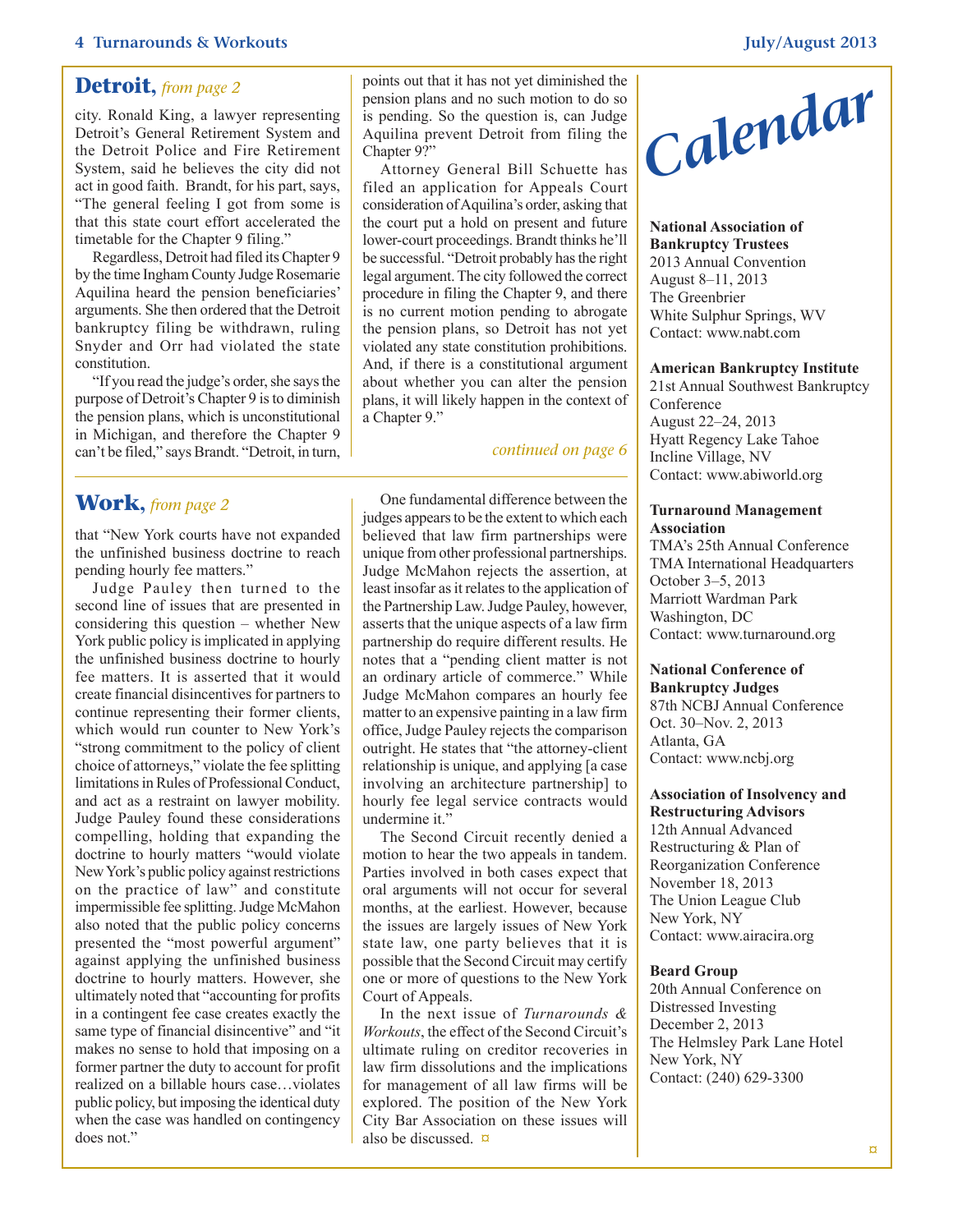# *Special Report*

# <span id="page-4-0"></span>**Canadian Bankruptcy Law Firms**

| Firm                                                                                                   | <b>Attorneys</b> | <b>Bankruptcy</b><br>Attnys. | <b>Senior Bankruptcy Partners</b>                                                                                                                       |                                                                                                                          | <b>Representative Clients/Cases</b>                                                                                                                                                                                                                                                                                                                                                                                                                                                                                                              |
|--------------------------------------------------------------------------------------------------------|------------------|------------------------------|---------------------------------------------------------------------------------------------------------------------------------------------------------|--------------------------------------------------------------------------------------------------------------------------|--------------------------------------------------------------------------------------------------------------------------------------------------------------------------------------------------------------------------------------------------------------------------------------------------------------------------------------------------------------------------------------------------------------------------------------------------------------------------------------------------------------------------------------------------|
| Aird & Berlis<br>416-863-1500<br>www airdberlis com                                                    | 135              | 15                           | Harry Fogul<br>Robb English<br>Steven Graff                                                                                                             | Richard Epstein<br>Sanj Mitra<br>Sam Babe                                                                                | Capital Sports Holdings, CCAA application to restructure Forsyth group of<br>companies, CCAA proceedings of Vanguard Shipping (Great Lakes) and Vanship,<br>Palmyra Resort and Spa, insolvency of Precision-Tech, receivership of Coppley<br>Corp , CCAA proceedings of Extreme Fitness, dealer agreements with Certified Solar                                                                                                                                                                                                                  |
| Alexander Holburn<br>Beaudin + Lang<br>604-628-2700<br>www ahbl ca                                     | 72               | $\,$ 8 $\,$                  | Sharon M Urquhart Larry J Gwozd<br>Michael Dery<br>David A Garner                                                                                       | Judy A Rost                                                                                                              | Landlords in various retail insolvencies, lien claimants in cross border insolvencies,<br>insurers, equipment lessors, suppliers, Minister of Finance, trustees and interim<br>receivers, asset bidders and purchasers, and others                                                                                                                                                                                                                                                                                                               |
| <b>Bennett Jones</b><br>$416 - 863 - 1200$ - Toronto<br>403-298-3100 - Calgary<br>www bennettjones com | 358              | 16                           | S Richard Orzy<br>Ken Lenz<br>Raj Sahni                                                                                                                 | Kevin Zych<br>Chris Simard                                                                                               | Nortel Networks bondholders, Sino-Forest Corporation, Yellow Media noteholders,<br>OPTI Canada noteholders, Catalyst Paper noteholders, Gateway Casinos secured<br>lenders, AbitibiBowater UCC, Smurfit-Stone UCC, Quebecor World UCC, Newpage<br>bondholders, SkyLink Aviation noteholders, Trident Exploration, and others                                                                                                                                                                                                                     |
| Blake, Cassels & Graydon<br>416-863-2400<br>www blakes com                                             | 576              | 25                           | <b>Bernard Boucher</b><br>Kelly Bourassa<br>Milly Chow<br>Sébastien Guy<br>Pamela Huff                                                                  | William Kaplan<br>Michael McGraw<br>Linc Rogers<br>Peter Rubin<br><b>Steven Weisz</b>                                    | Alvarez & Marsal, Aveos, Bank of Montreal, Caterpillar Financial, Catalyst Paper,<br>CIBC, Canwest, Cinram, Credit Suisse AG, Ernst & Young, FTI Consulting, Fifth<br>Third Bank, First Leaside, Grant Thornton, Great Basin, JPMorgan Chase, Kraus<br>Carpet, National Bank, Northstar Aerospace, PricewaterhouseCoopers, St Mary's<br>Paper, Sterling Shoes, Timminco Ltd, TD Securities                                                                                                                                                       |
| <b>Cassels Brock &amp; Blackwell</b><br>416-869-5300<br>www casselsbrock com                           | 200              | 16                           | Joseph Bellissimo<br>John Birch<br><b>Bill Burden</b><br>Deborah Grieve                                                                                 | <b>Bruce Leonard</b><br>Alison Manzer<br>Marc Mercier<br>David Ward                                                      | AIG Commercial Equipment Finance, Bank of Montreal, BDO Canada, Business<br>Development Bank of Canada, CapitalSource Finance, Cisco Systems, Crystallex<br>International Corporation, Digital Domain Media Group, Ernst & Young, First<br>Leaside Wealth Management, Govt of Canada/Industry Canada (General Motors<br>and Chrysler Restructurings), UK Pension Protection Fund (Nortel), and others                                                                                                                                            |
| Dentons Canada f/k/a<br><b>Frasers</b><br>416-863-4511<br>dentons com                                  | 605              | 54                           | Jane Dietrich<br>Ryan Jacobs<br>Shayne Kukulowicz Roger Simard<br>David Mann                                                                            | Ray Rutman<br>John Sandrelli<br>Michael Wunder                                                                           | Nortel Networks (UCC), Crystallex (DIP lender), Great Basin Gold (ad hoc<br>bond group), LightSquared (debtor), AVEOS (debtor), Catalyst (first lien lender<br>group), Unity Builders (debtor), Medican (debtor), First Leaside (rep counsel for<br>Investors) Clients include BMO, RBC, HSBC, Apollo, Tenor Capital, and others                                                                                                                                                                                                                 |
| <b>Dickinson Wright</b><br>416-777-0101<br>www dickinsonwright com                                     | 35               | 7                            | Lisa Corne<br>Eric Kay<br>David Preger                                                                                                                  | Mark Shapiro<br>Michael Weinczok                                                                                         | Creditors, debtors and court-appointed officers in bankruptcy, insolvency and<br>restructuring cases, including Johnson Controls Inc, Visteon Corp, Romspen<br>Investment Corporation, Ontario Wealth Management Corporation, MNP Ltd,<br>A Farber & Partners Inc, and SF Partners Inc                                                                                                                                                                                                                                                           |
| Farris, Vaughan, Wills &<br><b>Murphy</b><br>604-684-9151<br>www farris com                            | 91               | 5                            | David Gruber<br>Robert Sloman                                                                                                                           | Rebecca Morse                                                                                                            | City of Vancouver (Olympic Village restructuring), Steels Industrial Products<br>(counsel for petitioner), Blackburn Developments (counsel for Streetwise Capital<br>Partners), Catalyst Paper Corp (counsel for a group of 2014 unsecured noteholders<br>and 2016 noteholders), Angiotech Pharmaceuticals (counsel for petitioner)                                                                                                                                                                                                              |
| <b>Fasken Martineau</b><br><b>DuMoulin</b><br>416-366-8381<br>www fasken com                           | 770              | 44                           | John F Grieve<br>Alain Riendeau<br>Aubrey Kauffman<br>Kibben Jackson                                                                                    | Luc Beliveau<br>Stuart Brotman<br>Jon Levin                                                                              | PwC (Catalyst Paper Corp); Alvarez & Marsal (Sterling Shoes); Catalyst Capital<br>Group (Mobilicity); Ernst & Young (Pension Financial Services Canada); Samson<br>Bélair / Deloitte & Touche (Century Mining Corp); HSBC (Bear Mountain); Azure<br>Dynamics; Investissement Québec; FTI Consulting; Canada Deposit Insurance Corp                                                                                                                                                                                                               |
| <b>Gowling Lafleur Henderson</b><br>416-862-7525<br>gowlings com                                       | $750+$           | 78                           | Colin Brousson<br>David FW Cohen<br>Derrick Tay<br>Thomas Cumming Alex MacFarlane                                                                       | John McLean<br>Clifton Prophet<br>Patrick Shea                                                                           | Nortel Networks (CCAA proceedings), FTI Consulting (Sino-Forest Corp)<br>CCAA proceedings), Korea Resources Crp and Korean consortium (Boleo Mine<br>Project), KPMG (Great Basin Gold CCAA), Bank of Montreal (Standen's Group<br>of Companies), Bank of Nova Scotia (Unity Builders CCAA), bcIMC Investment<br>Management Corporation (Aviawest CCAA and Receivership), and others                                                                                                                                                              |
| McMillan<br>416-865-7000<br>www mcmillan ca                                                            | 330              | 21                           | Yoine Goldstein<br>Max Mendelsohn<br>Peter Reardon<br>Andrew J F Kent<br>Sheryl E Seigel<br>Wael Rostom                                                 | Adam Maerov<br>Éric Vallières<br>Marc-André<br>Morin<br><b>Brett Harrison</b><br>Markus Koehnen                          | Yellow Media (Bank of Nova Scotia), Great Basin Gold, Catalyst Paper<br>(JPMorgan), Crystallex International, Nortel (Bank of New York Mellon/RPX),<br>Canwest (senior secured/DIP lenders), Homburg Invest (Catalyst Capital Group),<br>Contract Research Solutions (Freeport Financial), Terrace Bay Pulp (Ernst<br>& Young), Grant Forest Products (purchaser of), NewPage Port Hawkesbury<br>(NewPage Corp), Progressive Moulded Products, SKD Company, and others                                                                           |
| Stikeman Elliott<br>416-869-5500<br>www stikeman com                                                   | 467              | 34                           | Jean C Fontaine<br>Marc Barbeau<br>Stephen Hamilton Ashley John Taylor<br>Kevin Kyte<br>Jean Lamothe<br>Matthew Liben<br>Guy P Martel<br>Yves Martineau | Claire Zikovsky<br>Elizabeth Pillon<br>David R Byers<br>Daphne MacKenzie<br>Daniel Murdoch<br>Alex Rose<br>Andrea Boctor | Yellow Media, FTI Consulting Canada (court-appointed monitor of Indalex), Ernst<br>& Young (court-appointed monitor of NewPage Port Hawkesbury, Crystallex, and<br>Landdrill), AbitibiBowater (now Resolute Forest Products), Timminco, Deutsche<br>Bank AG, Priszm Income Fund/Priszm LP, Northstar Aerospace, ACE Aviation<br>Holdings, Arctic Glacier - H I G Capital, Baja Mining Corp , Bock, Air Canada,<br>Stichting Homburg Bonds, Contract Research Solutions, Pension Financial<br>Services Canada, Ontario Teachers' Pension Plan, GE |
| Torys<br>$(416)$ 865-0040<br>www torys com                                                             | 260              | 15                           | Tony DeMarinis<br>Scott Bomhof                                                                                                                          | David Bish                                                                                                               | Canada Pension Plan Investment Board, West Face Capital, PricewaterhouseCoopers,<br>Brookfield Asset Management Inc, Fairfax Financial Holdings Limited, Nortel<br>Networks Inc., The Cadillac Fairview Corporation Limited, The Toronto-Dominion<br>Bank, Assuris, Globe Specialty Metals, Inc.                                                                                                                                                                                                                                                 |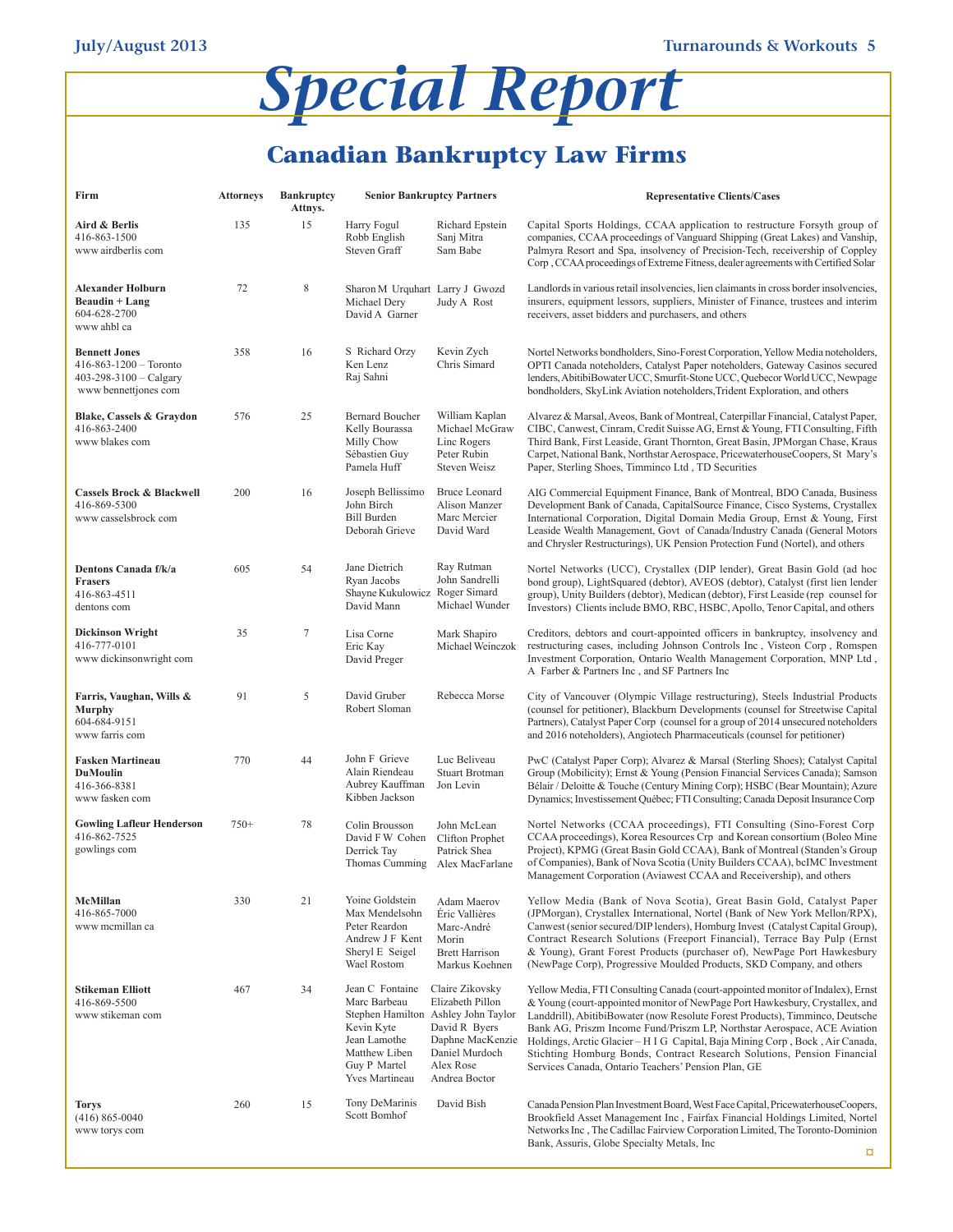

#### <span id="page-5-0"></span>**Paper Prophets: Fraudulent Accounting and Failed Audits Author: Tony Tinker Publisher Beard Books Softcover: 252 pages List Price: \$34.95**

The author remarks in his update of this work first published in 1985 that "one can now discern some important lessons from this book, especially in relation to the contemporary fiascoes involving accounting and corporate accountability." Tinker is referring to the spectacular bankruptcies of Enron, WorldCom, and other major U. S. corporations, and the questionable accounting of America Online and others. At the time of its initial publication, *Paper Prophets* presented a new perspective on what had commonly been seen as a largely insular profession. But in this book, Tinker illustrates how accounting practice has social consequences. The connection between accounting and the real world is vididly apparent when Enron employees lose their pensions after their company has sucessfully hidden its corporate failure through questionable or fraudulent accounting.

*Paper Prophets* delves into the details of how compromised or outright bogus accounting practices can have harmful effects not only on a corporation, but also segments of the public. Tinker's exposé of the pollution of the Love Canal in the 1980s is especially instructive. Before Tinker made the connection, hardly anyone would have realized that a company's accounting practice could affect a region's environment. But with a prosecuting lawyer's skill for compiling evidence and building a case, the author does just that, demonstrating the role accounting practices played in the environmental disaster in the area of Niagara Falls.

For years, the Hooker Chemical and Plastics Corporation, a subsidiary of Occidental Petroleum, had been dumping toxic chemicals into Love Canal. Hundreds of families in the area had abandoned their homes after seeing an unusually high number of medical problems, ranging from birth defects to rashes, allergies, and even cancer in family members and neighbors. Eventually, the Environmental Protection Agency and New York State environmental authorities became involved in the situation.

At the time, the Love Canal story was covered by the national media as essentially a story of environmental damage and the health dangers posed to neighboring communities. But, in Tinker's account, the contamination escaped notice because Hooker Chemical failed to account for the cost of complying with environmental regulations, or the financial liability it might face for not complying with them, in its balance sheet. This resulted in the company overstating its earnings. The government's case against Hooker Chemical and Occidental Petroleum and the numerous private lawsuits that ensued "established an important precedent" in requiring corporations to report environmental costs in their books.

Tinker makes other fascinating connections between corporate accounting and social consequences. This includes the British government's bailout of the Slater Walker Company, a leading international financial company that was a favorite of British politicians; dubious new energy companies spawned solely because they make attractive tax shelters; and company executives covering up unfavorable reports from their accountants in the case of the National Student Marketing Corporation.

Tinker's work remains relevant not only to lay readers, but to all corporate executives rethinking the relationship between business and society. As Tinker contends, an important aspect of this relationship can be found in financial documents. **[¤](#page-0-0)**

*The author of previous books and many articles in this field, Tinker is often featured in the media as a commentator on accounting issues.*

**This book may be ordered by calling 888-563-4573 or by visiting www.beardbooks.com.**

<span id="page-5-1"></span>In appealing Aquilina's order, says Brandt, the debate will involve the interpretation of the federal supremacy clause of the U.S. constitution and whether provisions in the bankruptcy code can override the dictates of a state's constitution. "Some will argue that the supremacy clause will allow contract, or pension plan, rejections and override the state constitutional prohibition. There will be a debate on that, but if the supremacy clause can override the state constitution regarding the alteration of a pension plan, it can also override the state's efforts to protect Detroit's public art from a sale process, which the state legislature recently sought to prohibit. In my opinion, you don't get to pick and choose what portion of your case the supremacy clause applies."

Next, U.S. District Judge Steven Rhodes will proceed with hearings, during which he will determine if Detroit is eligible to file for Chapter 9. The Bankruptcy Code, for example, specifies the requirements a municipality must meet in order to file for Chapter 9, and they include that the debtor must be insolvent, it must wish to effect a plan to adjust its debts, and it must have previously negotiated with creditors who hold at least a majority of each class of debt that a forthcoming Chapter 9 plan would impair. "That process will likely take a few weeks or more, at a minimum, as I expect that decision to be the result of a trial," says Brandt.

Meanwhile, Brandt thinks Rhodes will implement some initial aspects of a Chapter 9, such as the automatic stay. Automatic stays would normally, during a Chapter 9, be issued on most lawsuits, including challenges by pension funds and unions. They would also be issued on most of a city's bills, including unsecured debts, though Detroit would likely continue to pay secured creditors, including water and sewer bondholders, who have the right to seize city assets if Detroit fails to pay.

Looking ahead, if Judge Rhodes allows the city to move forward with a Chapter 9, Orr would propose a plan of reorganization that would likely involve budget cuts, layoffs, and asset sales. If it wins enough support from creditors – including bondholders, unions, and pension boards – the plan will be put to a vote and, with enough support, the city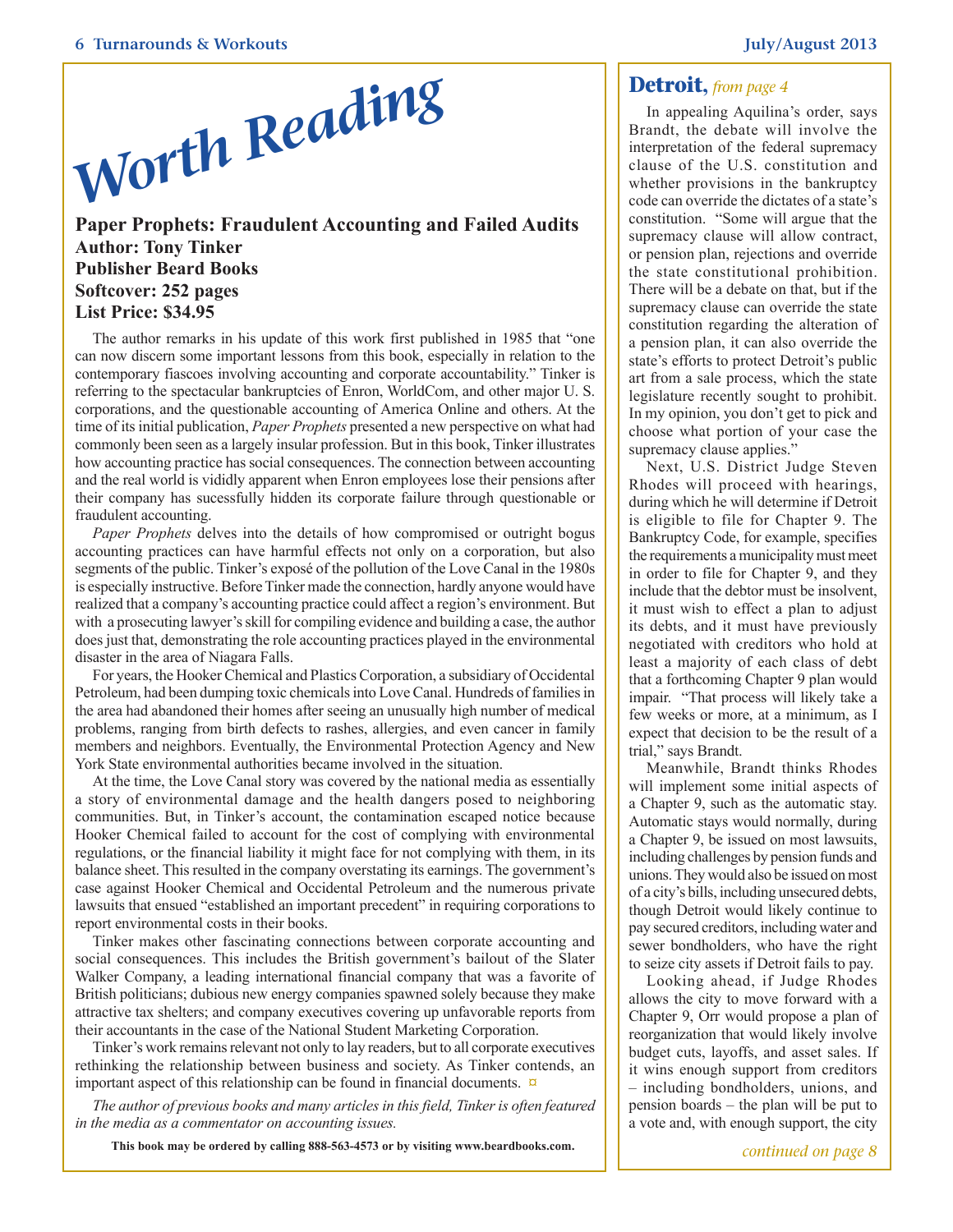# <span id="page-6-0"></span>*Special Report*

# **Outstanding Investment Banking Firms – 2013**

| Firm                                                                                                      | <b>Senior Professionals</b>                                                                       |                                                                 | <b>Outstanding Achievements</b>                                                                                                                                                                                                                                                                                                                                                 |  |  |
|-----------------------------------------------------------------------------------------------------------|---------------------------------------------------------------------------------------------------|-----------------------------------------------------------------|---------------------------------------------------------------------------------------------------------------------------------------------------------------------------------------------------------------------------------------------------------------------------------------------------------------------------------------------------------------------------------|--|--|
| Blackstone<br>New York, NY<br>212-583-5000<br>www.blackstone.com                                          | Tim Coleman<br>Flip Huffard<br>Steve Zelin<br>Nick Leone                                          | Mike Genereux<br>Martin Gudgeon<br>David Riddell                | Advisor in many high-profile transactions, including Ambac, Central European Distribution<br>Corp., Clearwire, JC Penney, and MBIA re: its \$1.7 billion settlement with Bank of America.<br>Currently working on 24 live assignments, including Patriot Coal, Energy Future Holdings,<br>WR Grace, Specialty Products Holding Corp , Rescap, Kodak, and LightSquared.          |  |  |
| Goldman, Sachs & Co<br>New York, NY<br>212-902-1696<br>www.gs.com                                         | Bruce Mendelsohn Roopesh Shah                                                                     |                                                                 | Has an active restructuring presence, providing innovative financing solutions, liability<br>management, M&A and strategic advice to companies facing challenging capital<br>structures. Restructuring practice is international in scope with key restructuring<br>professionals in New York and London.                                                                       |  |  |
| Gordian Group<br>New York, NY<br>212-486-3600<br>www.gordiangroup.com                                     | Henry Owsley<br>Peter Kaufman<br>Patricia Caldwell                                                | Dennis McGettigan<br>David Herman                               | Advised Elyria Foundry in its consensual, out-of-court restructuring of approx. \$125 million<br>in secured debt and Jobson Healthcare in its pre-packaged plan of reorganization involving<br>in excess of \$120 million in debt. Additional recent disclosable engagements include work<br>on Alexander Gallo Holdings, All Smiles, Ambac, American Airlines, Hostess, Refco. |  |  |
| Houlihan Lokey<br>19 global offices<br>800-788-5300<br>www.HL.com                                         | Amit Patel<br>Andrew Miller<br>Andrew Turnbull Eric Winthrop<br><b>Brad Geer</b><br>Chris DiMauro | David Hilty<br>Eric Siegert<br>Matthew Niemann<br>Tuck Hardie   | Recent engagements include AfriSam, Bank of Ireland, Centro Properties Group,<br>DeepOcean Group, Hawker-Beechcraft, Horizon Lines, Kerzner International,<br>Lehman Brothers Holdings, Northampton Generating Company, Panrico, Sino-Forest<br>Corporation, Westgate Resorts, and others.                                                                                      |  |  |
| <b>Imperial Capital</b><br>San Francisco, CA<br>415-615-4000<br>www.imperialcapital.com                   | Jason Reese<br>Randall Wooster<br>Tom Corcoran                                                    | Mark Martis<br>Harry Chung                                      | Represented Hoku Materials in its efforts to reorganize outside of bankruptcy.<br>Represented the creditor's committee in Trident and Qimonda, and debtor in Solyndra<br>in connection with its confirmed Chapter 11 plan. Other recent engagements include<br>financial advisor to Checkview, Suzuki, and Next Foods.                                                          |  |  |
| Jefferies & Company<br>New York, NY<br>212-284-2300<br>www.jefferies.com                                  | <b>Steven Strom</b><br>Frank Merola<br>Richard Morgner Richard Klein<br>Leon Szlezinger           | Tero Janne<br>Robert White<br>Alex Rohan                        | Recent selected engagements include Borders, Caribbean Petroleum, DBSD, Extended<br>Stay, Fairpoint Communications, Gateway Casinos, Insight Imaging, KV Pharma,<br>Medical Staffing, Nortel, Pliant, Sea Launch, and Tronox.                                                                                                                                                   |  |  |
| Lazard Freres & Co.<br>New York, NY<br>212-632-6896<br>www.lazard.com                                     | David Kurtz<br>Dan Aronson<br>Jason Cohen<br>Ari Lefkovitz<br>Blake O'Dowd                        | Tim Pohl<br>Richard Stables<br>Andrew Torgove<br>Andrew Yearley | Focused on large restructurings both domestic and international with an emphasis on<br>debtor assignments. Current assignments include Kodak, Cengage Learning, Exide,<br>LightSquared, Maxcom Telecommunications, Rural/Metro, A123 Systems, and the<br>pilots' union of American Airlines.                                                                                    |  |  |
| Miller Buckfire & Co.<br>New York, NY<br>212-895-1800<br>www.millerbuckfire.com                           | Kenneth Buckfire Morgan Suckow<br>Norma Corio<br><b>Stuart Erickson</b><br>James Doak             | John McKenna<br>Alexander Tracy<br>Ron Kubick                   | Investment banking advisor in many recent high-profile transactions, including the City<br>of Detroit, Oncor, Excel Maritime, UniTek (debtor), NPFG with respect to the City of<br>Stockton, Synagro (first lien lenders), among others. Recently closed transactions include<br>Foxwoods (debtor), Lodgenet (debtor), and AMF (first lien lenders).                            |  |  |
| Moelis & Company<br>New York, NY<br>212-883-3800<br>www.moelis.com                                        | Bill Derrough<br>Thane Carlston<br><b>Steve Panagos</b><br>Mark Hootnick                          | Jared Dermont<br>Rob Flachs<br>Zul Jamal<br>Barak Klein         | Recent company-side assignments include Revel, Lightsquared, AMF Bowling, Indiana<br>Toll Road, Glitner Bank, SourceInterlink, Orchard Supply and General Maritime.<br>Creditor assignments include American Airlines, Rescap, Readers Digest, Sino-Forrest,<br>Travelodge, Kerzner, and Dana Gas.                                                                              |  |  |
| Rothschild<br>New York, NY<br>212-403-3724<br>www.rothschild.com                                          | Todd Snyder<br>Neil Augustine<br>Steve Ledoux<br>Anthony Caluori Bernard Douton                   | Homer Parkhill<br>Steve Antinelli<br>Daniel Gilligan            | Advised on many large restructurings in 2013 including: American Airlines, LifeCare<br>Hospitals, Geokinetics, Prestolite Electric, Allied Holdings, Arcapita Bank B.S.C., Grupo<br>Cementos de Chihuahua, Global Aviation Holdings, NY State Governor's Office, Port<br>Authority of New York and New Jersey, and ad-hoc committee of policyholders of FGIC.                   |  |  |
| <b>SSG Capital Advisors</b><br>West Conshohocken, PA and<br>New York, NY<br>610-940-1094<br>www.ssgca.com | J. Scott Victor<br>Mark Chesen<br>Robert Smith<br>Matthew Karlson Luis Pillich<br>Michael Goodman | Teresa Kohl<br>Michael Gorman<br>Terry Kohler                   | Recent transactions include sale of Woodcrest Country Club assets to affiliate of First<br>Montgomery Group; sale of Snö Mountain LP assets to Montage Mountain Resorts; sale<br>of Journal Register Company assets to affiliate of Alden Global Capital; private offering<br>of senior secured notes to Cotton Holdings bondholders, and many others.                          |  |  |
| <b>Variant Capital Advisors</b><br>Birmingham, MI<br>248-433-3694<br>www.Variant-Capital.com              | Thomas Gordy<br>Michael Fixler                                                                    | Michael Paparella                                               | Represented Natural Pork Production II, LLP in its 363 sales, Modineer in a strategic<br>acquisition, DGE, Inc. in its sale to the North American division of a strategic buyer<br>based in Germany, Ground Effects in its sale to a private equity sponsor, receiver for<br>Turkington USA in the sale of its assets.                                                          |  |  |